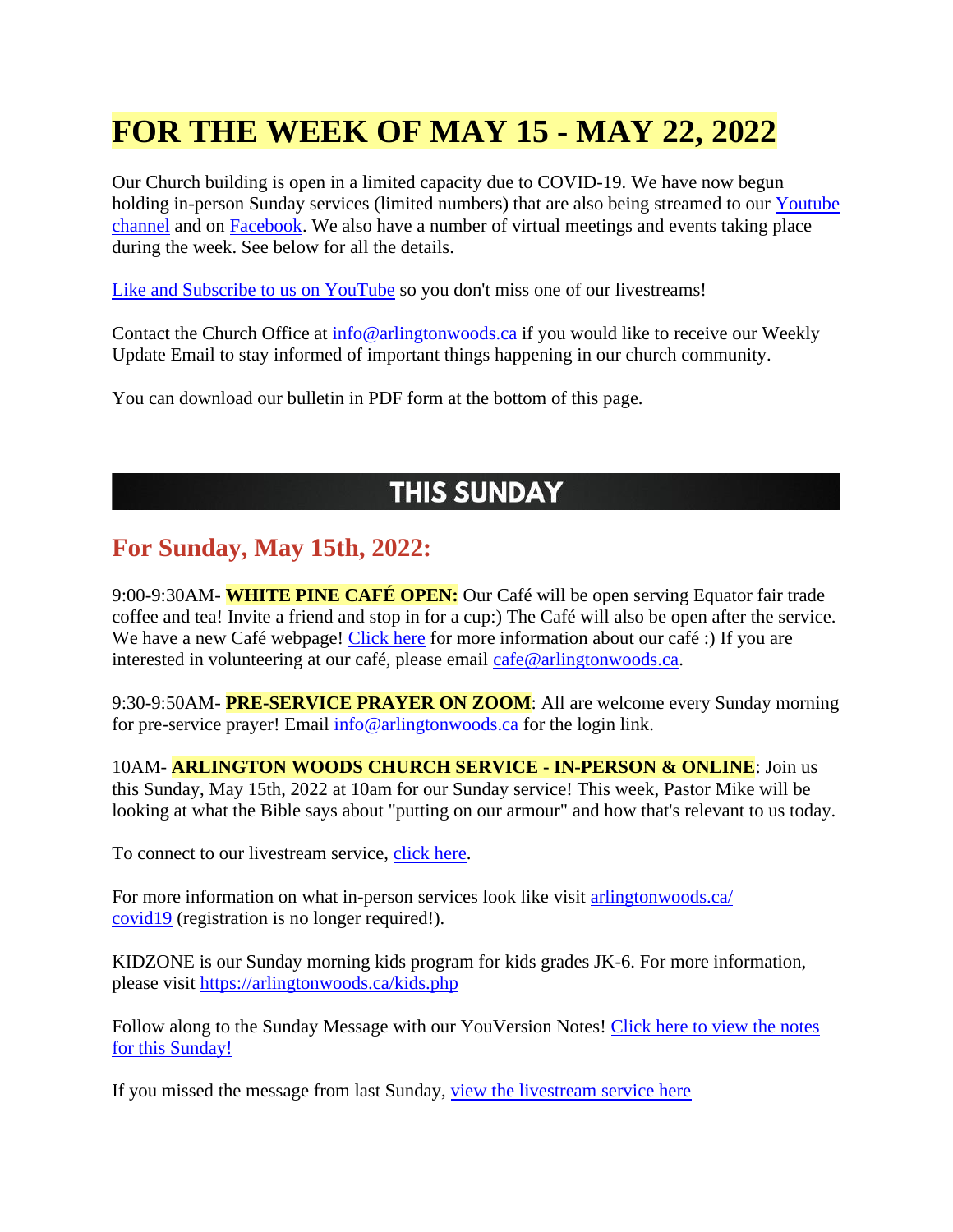### **MONDAY**

8:30-11:30AM- **WHITE PINE CAFÉ OPEN:** Our Café will be open serving Equator fair trade coffee and tea! Invite a friend and stop in for a cup:) We have a new Café webpage! [Click](https://arlingtonwoods.ca/cafe.php)  [here](https://arlingtonwoods.ca/cafe.php) for more information about our café :) If you are interested in volunteering at our café, please email [cafe@arlingtonwoods.ca.](mailto:cafe@arlingtonwoods.ca)

7:00-9:00PM- **POTTER'S SMALL GROUP ON ZOOM**, meets every Monday, open to all, currently studying "Daniel - Spiritual living in a secular world", a Lifeguide bible study by Douglas Connelly. New members welcome!

7:00-8:00PM- **VIRTUAL PRAYER MEETING ON ZOOM**, special focus on Canada and our leaders, email [info@arlingtonwoods.ca](mailto:info@arlingtonwoods.ca) for the login link.

#### **TUESDAY**

9:30-11:00AM- **VAN DYK SMALL GROUP ON ZOOM**, is studying Paul's first letter to Timothy. New members are welcome!

7:00-8:30PM- **VIRTUAL PRAYER MEETING ON ZOOM**, special focus on Young Adults, email [info@arlingtonwoods.ca](mailto:info@arlingtonwoods.ca) for the login link.

#### **WEDNESDAY**

9:30-11:00AM- **WOMEN'S SMALL GROUP ON ZOOM**, studying "The Sermon on the Mount" by John Stott. All ladies welcome!

## **THURSDAY**

1:00-3:00PM- **WHITE PINE CAFÉ OPEN:** Our Café will be open serving Equator fair trade coffee and tea! Invite a friend and stop in for a cup:) We have a new Café webpage! [Click](https://arlingtonwoods.ca/cafe.php)  [here](https://arlingtonwoods.ca/cafe.php) for more information about our café :) If you are interested in volunteering at our café, please email [cafe@arlingtonwoods.ca.](mailto:cafe@arlingtonwoods.ca)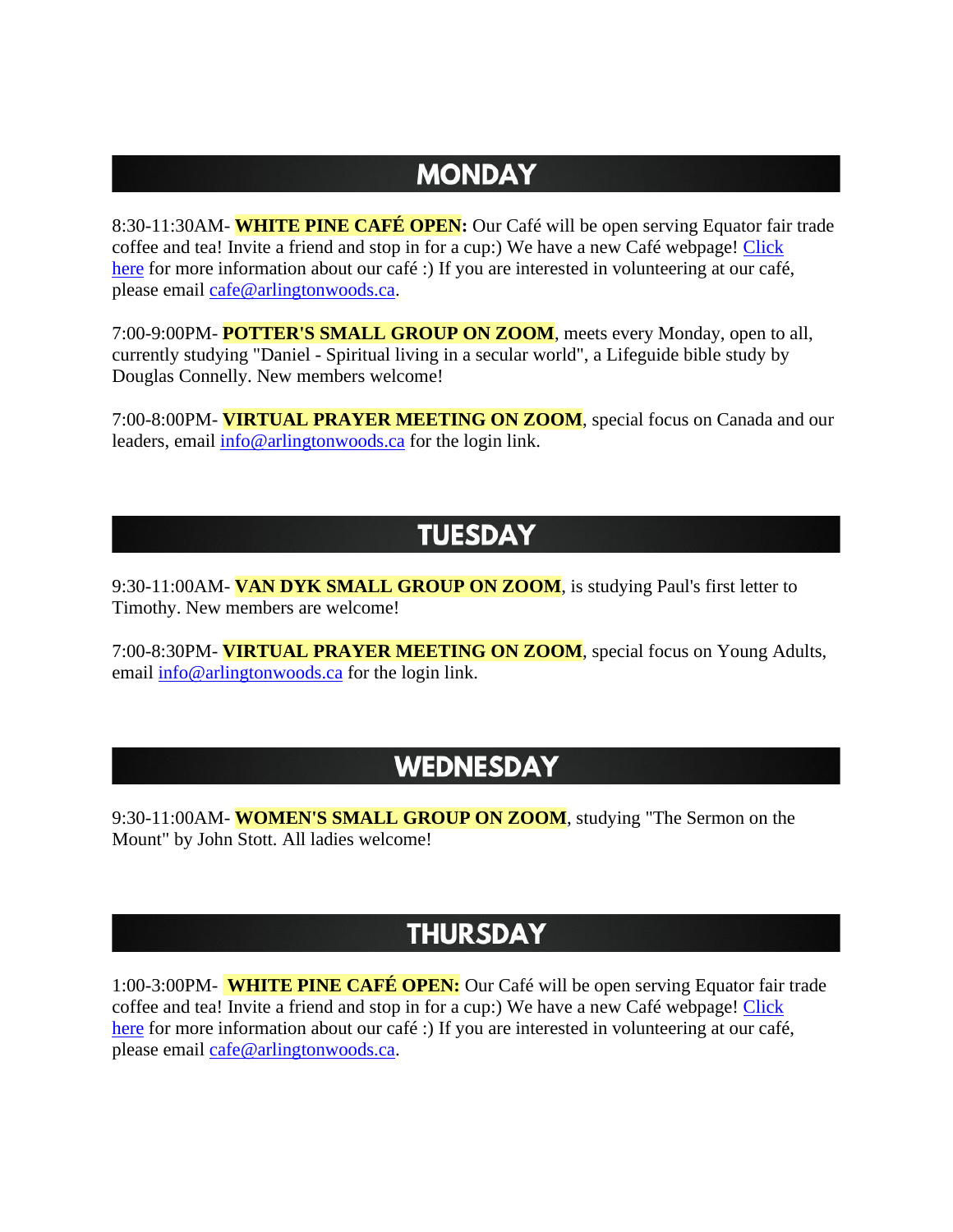7:00-9:00PM- **MCCLUNG SMALL GROUP ON ZOOM**, currently studying the book of Romans.

7:00-8:00PM- **VIRTUAL PRAYER MEETING ON ZOOM**, special focus on Pastors and church leaders, email [info@arlingtonwoods.ca](mailto:info@arlingtonwoods.ca) for the login link.

1:00-3:00PM- **JOY (JUST OLDER YOUTH)** is back in the Evergreen Hall! This is a fun free drop-in to reconnect around coffee, tea and cookies!

#### **FRIDAY**

6:30-7:00PM- **CATALYST YOUTH** drop-in time and worship band practice in the Creekside Room.

7:00-9:00PM- **CATALYST YOUTH** (for teens grades 6-12) is meeting in the Creekside Room! Each week features fun group games, worship, a Bible-based talk, discussion, and a chance to connect with each other. Parents can pick-up their kids from the Creekside parking lot door. For more info visit [www.arlingtonwoods.ca/teens.](https://arlingtonwoods.ca/teens.php)

# **SATURDAY**

No Events Scheduled!

### **NEXT SUNDAY**

#### **For Sunday, May 22nd, 2022:**

9:30-9:50AM- **PRE-SERVICE PRAYER ON ZOOM**: All are welcome every Sunday morning for pre-service prayer! Email  $\frac{info@arlingtonwoods.ca}{}$  for the login link.

10AM- **ARLINGTON WOODS CHURCH SERVICE - IN-PERSON & ONLINE**: Join us this Sunday at 10am for our Service! Special guest speaker Grant Wolfe, Launch Point! For more information on in-person services, [click here.](https://arlingtonwoods.ca/covid19.php) If you're connecting online, subscribe to our [Youtube Channel!](http://www.youtube.com/ArlingtonWoodsChurch)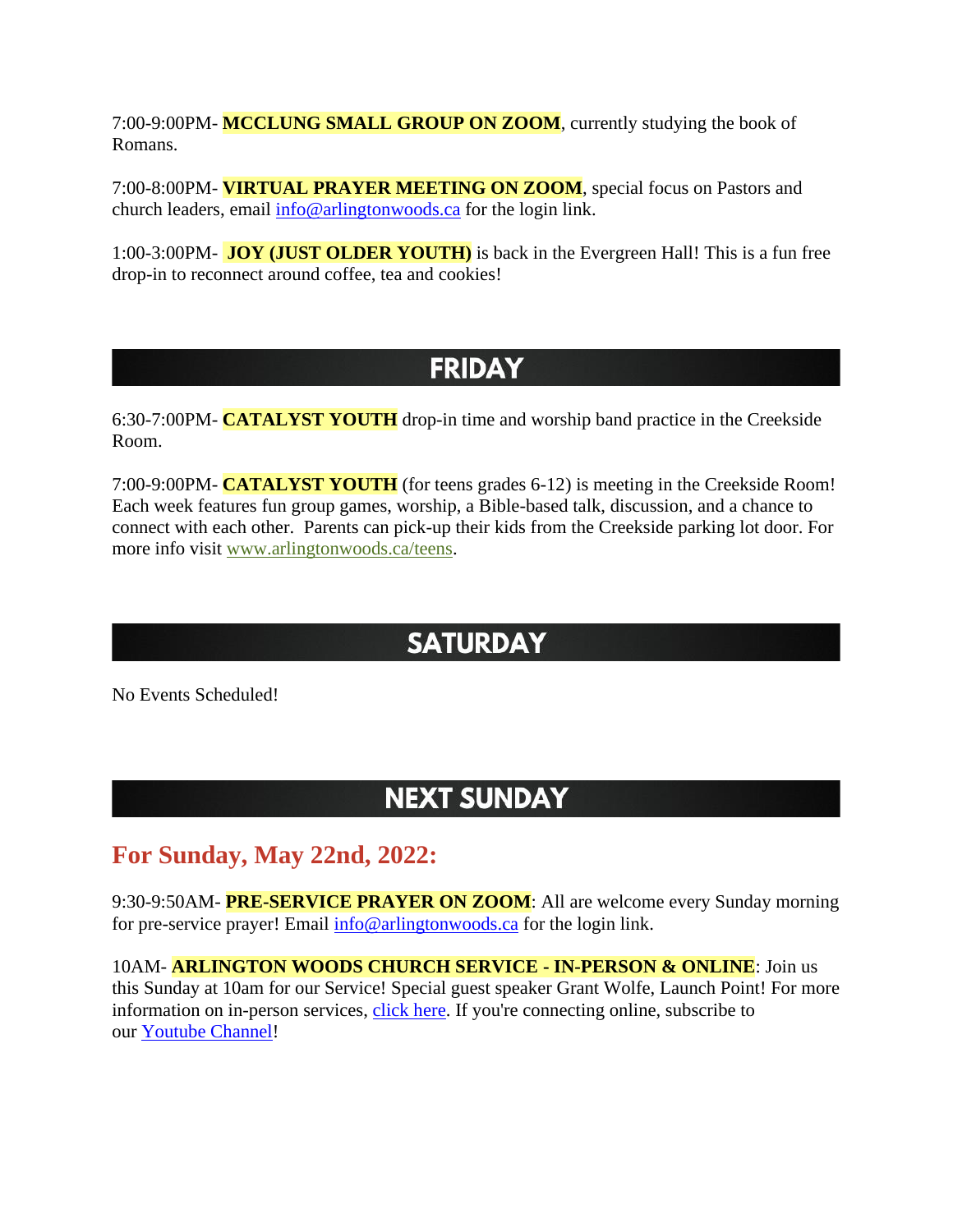For more information on what in-person services look like visit [arlingtonwoods.ca/ covid19.](https://arlingtonwoods.ca/covid19.php) Connect or subscribe to our YouTube channel at www.youtube.com/ [arlingtonwoodschurch](https://www.youtube.com/arlingtonwoodschurch?fbclid=IwAR1K03d9v3OMa1Bqo2xqkwUEbYKvPn60o0X0P74EyVl8ju-MWi7a3_oXTqY) for the online service.

# **COMING EVENTS**

**1. Nursery Relaunch** – Starting May 8th our staffed Nursery will be available twice a month! Parents should sign their preschoolers in at the Welcome Centre in the Lobby when they arrive. We will be notifying parents by text if we need assistance with their child during the service. The Nursery will open at around 10:15am when the kids head downstairs for their age-specific programs. For more details visit [www.arlingtonwoods.ca/kids.](http://www.arlingtonwoods.ca/kids)

**2. Bike Rodeo** – May 14th @ 11am - 3pm. There are no admission prices for this fun, outdoor family event! All activities are free with the exception of the CHARITY BBQ and CAFÉ where every dollar goes to support FAMSAC! FAMSAC provides emergency food to people in our community! Let your friends and neighbours know! If you would be interested in volunteering at this great community event, please [sign-up here!](https://docs.google.com/document/d/1q-WA12GhQEF_HnTERsaFdGu8AN1uFkrHtB1mNs5lW_s/edit) We have a few remaining volunteer spots to help with our bike safety/obstacle course and our hand painting booth!

**3. Discovery Luncheon** – June 5<sup>th</sup> Newcomers are invited to stay after church for a lunch to get to know Arlington Woods Church better. Please [Click here to RSVP](http://www.arlingtonwoods.ca/lunch) by Sunday May 29th if you are able to join us.

**4. Springarama** – Registration is open for the WMI's Springarama 'Bridge the Gap' Event! June 4<sup>th</sup> at Wesley Acres Conference Centre with guest speaker- Heather Moran. Please contact Yolande at [womensministry@arlingtonwoods.ca](mailto:womensministry@arlingtonwoods.ca) for more information. The registration form is available at the Welcome Centre or by [clicking here.](https://wmi-fmcic.us4.list-manage.com/track/click?u=036d3650c8de6feee0f5b8dab&id=2a9d911d60&e=fd23aa529d)

# **CHURCH NEWS & INFORMATION**

**1. Summer Jobs -** Two positions available: Family Ministries Assistant and Creative Arts in Worship Assistant! Now accepting applications, [click here](https://arlingtonwoods.ca/employment.php) for more information.

**2. Kesselring Scholarship** - If you are interested, please fill out [the application.](https://arlingtonwoods.ca/photos/custom/PDF/Patrick%20Kesselring%20Scholarship.pdf) Applicants must have attended Arlington Woods Church for *two years* and be *entering or already enrolled* in a post-secondary institution. Please submit completed applications to **[Pastor Lynda](mailto:lynda@arlingtonwoods.ca)** by **May 29th**!